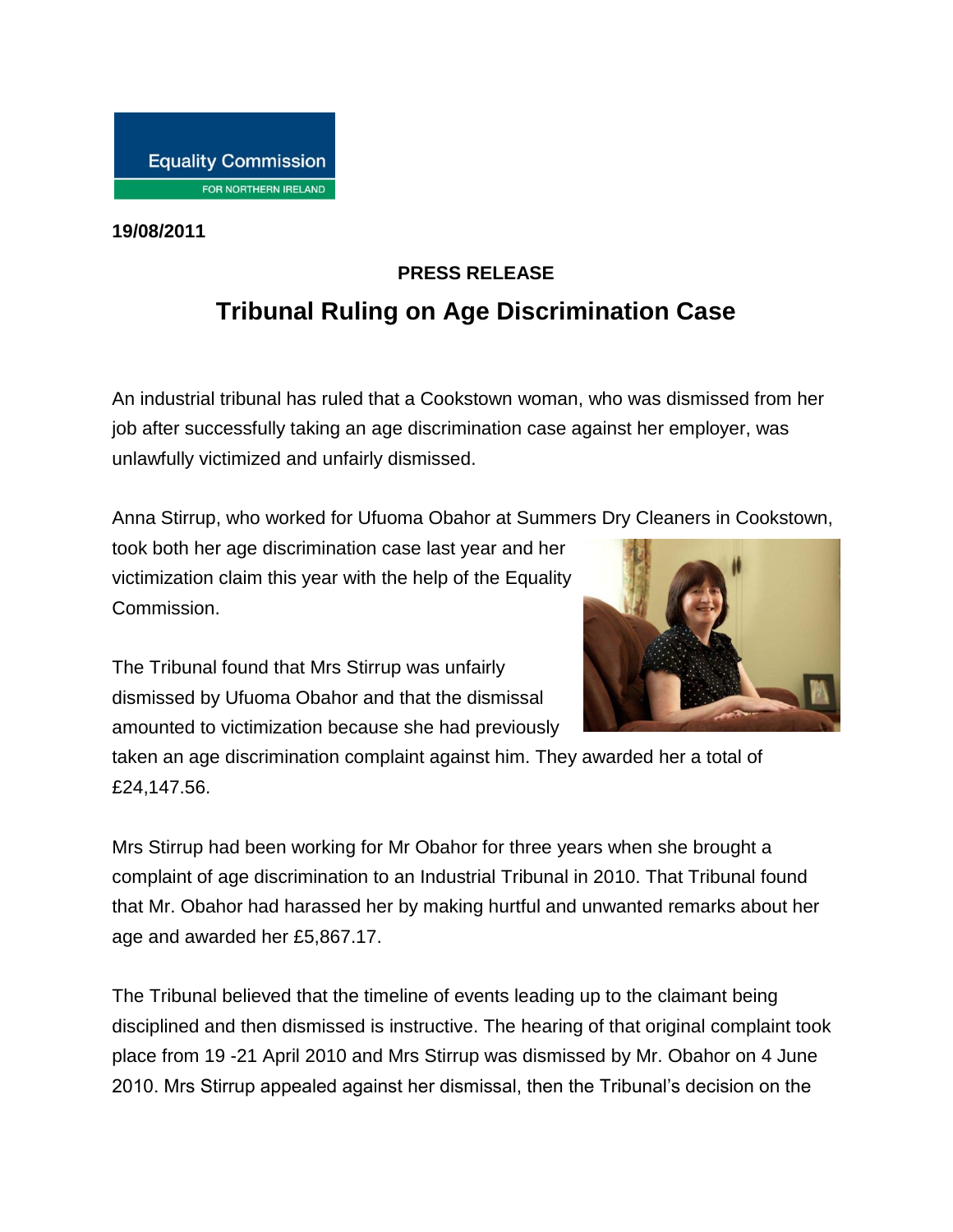original case was issued on 24 June 2010 and Mr. Obahor informed Mrs Stirrup of the rejection of her appeal against his decision on 2 July 2010.

Mr. Obahor said that he had dismissed Mrs Stirrup in June 2010 for gross misconduct, and the Tribunal in this case has held that "*the allegations were ill-founded*". Of the reasons given for dismissing her it says they were '*flimsy, to say the least*', that she had done '*nothing which would justify the ultimate sanction of dismissa*l'.

The Tribunal concluded "*Taking account of the timing of the allegations of misconduct against the claimant, the fact that we believe those allegations were ill-founded …, the actual conduct of the disciplinary proceedings and their outcome, we believe that the core reason for the claimant's dismissal was the fact that she had brought an age discrimination claim against the respondent*."

Anna Stirrup said, "I have worked since I was seventeen and this was the first time I had ever been even suspended. I found the entire experience very distressing. I am really thankful it's at an end and in these two decisions the Tribunal have accepted the truthfulness of my evidence and recognized that I have always been a hardworking and conscientious employee."

Anne McKernan, Director of Legal Services at the Equality Commission, said, "The Tribunal in this case has made a clear finding that Mrs Stirrup was victimized because she had previously taken an age discrimination case against her employer. A person who complains of discrimination is entitled to be treated no differently than they would have been had they not complained, and the Equality Commission is determined to give practical effect to that important legal safeguard. To that end we have assisted a number of complainants who found themselves subjected to unfair treatment after raising complaints of discrimination."

## **NOTES**

The Tribunal awarded Mrs. Stirrup compensation in the following terms